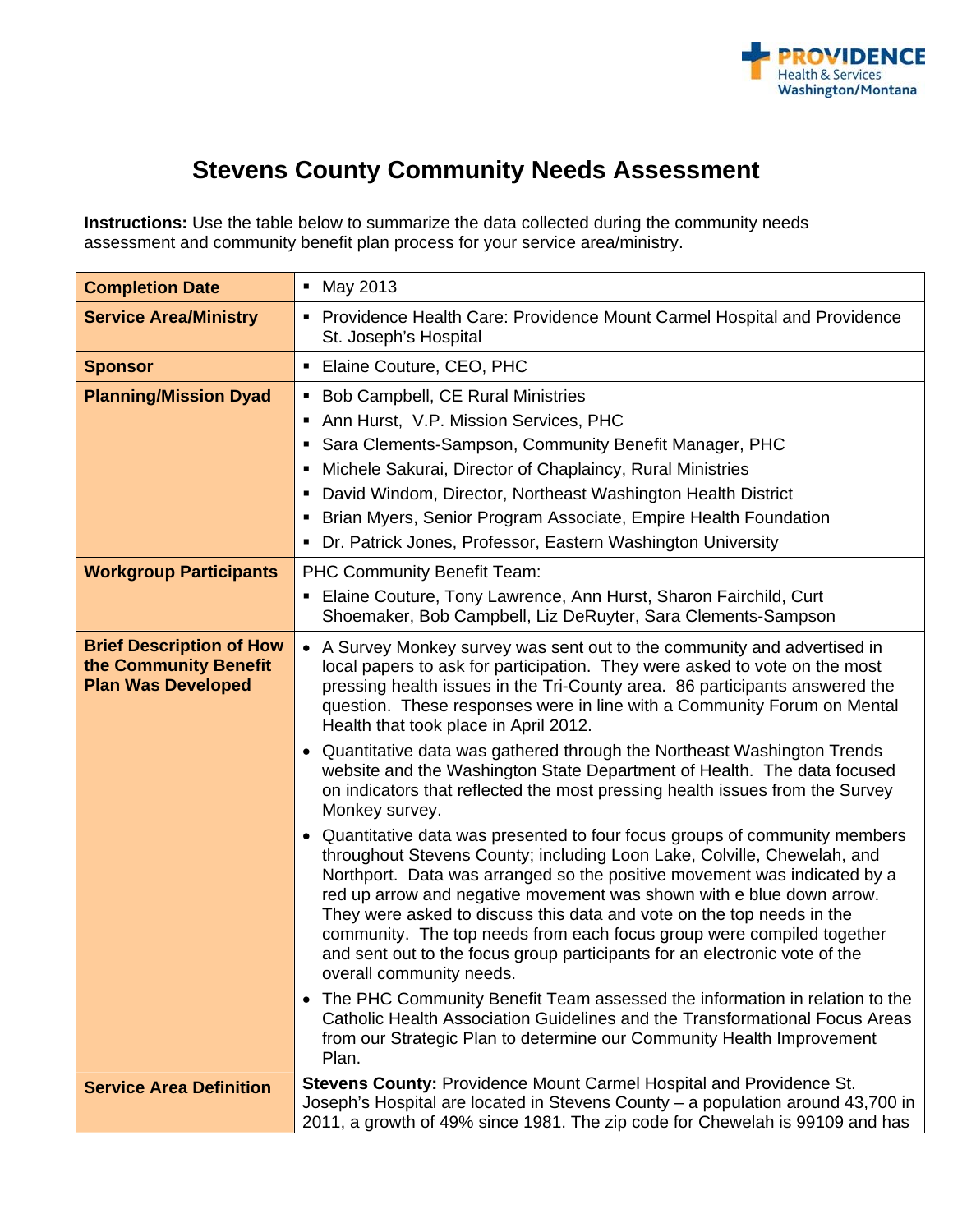|                                          | a Community Needs Index score of 3.4 and a population of 5,220. The zip code<br>for Colville is 99114 and has a Community Needs Index score of 3.4 and a<br>population of 11,796. The Cities of Addy and Northport both have a very high<br>percentage of single parents with kids in poverty at 83.33% based on the 2013<br>Community Needs Index (CNI) from the Truven Health Analytics report.<br>The median age of Stevens County is 45.4 years. In 2011 the population was<br>comprised of:<br>23.8% youth (0-17 years)<br>14.6% young adult (18-34 years)<br>44.0% adult (35-64 years)<br>17.6% seniors (65+ years)<br>The share of non-white race population of Stevens County was 7.6% in 2010.<br>This includes African American, Native American, Asian, or Pacific Islander<br>descent. The percentage of people of Hispanic descent in Stevens County was<br>estimated at 2.2% in 2010. The share by two or more races of the total<br>population was estimated to be 2.7% in 2008. (Northeast Washington Trends |  |  |  |  |
|------------------------------------------|------------------------------------------------------------------------------------------------------------------------------------------------------------------------------------------------------------------------------------------------------------------------------------------------------------------------------------------------------------------------------------------------------------------------------------------------------------------------------------------------------------------------------------------------------------------------------------------------------------------------------------------------------------------------------------------------------------------------------------------------------------------------------------------------------------------------------------------------------------------------------------------------------------------------------------------------------------------------------------------------------------------------------|--|--|--|--|
|                                          | website)<br>The median income for Stevens County in 2010 was \$40,008. Stevens County's<br>unemployment rate was 12.1% in 2011. In 2010, the share of the population<br>aged 18-64 without health insurance for Stevens County was 22.3%. The share<br>of the population 19 and under without health insurance was 8.8%. In 2011, the<br>top three causes of death among all deaths in Stevens County were cancer,<br>27.7%, heart disease, 25.2%, and stroke, 5.1%. The share of adults in the Tri-<br>County area who have been told by their doctors they have diabetes was at 7%<br>in 2010. There were 42 MDs and DOs in Stevens County in 2012. That is a rate<br>of 0.96 per 1,000 residents. (Northeast Washington Trends website)                                                                                                                                                                                                                                                                                   |  |  |  |  |
| <b>Targeted</b><br><b>Subpopulations</b> | Subpopulations were identified through the Community Needs Index using three<br>of the five barrier scores chosen and tested by Catholic Healthcare West and<br>Thomson Reuters as follows:                                                                                                                                                                                                                                                                                                                                                                                                                                                                                                                                                                                                                                                                                                                                                                                                                                  |  |  |  |  |
|                                          | Poverty                                                                                                                                                                                                                                                                                                                                                                                                                                                                                                                                                                                                                                                                                                                                                                                                                                                                                                                                                                                                                      |  |  |  |  |
|                                          | o 65y and over below poverty line                                                                                                                                                                                                                                                                                                                                                                                                                                                                                                                                                                                                                                                                                                                                                                                                                                                                                                                                                                                            |  |  |  |  |
|                                          | o Families with children under 18y below poverty line                                                                                                                                                                                                                                                                                                                                                                                                                                                                                                                                                                                                                                                                                                                                                                                                                                                                                                                                                                        |  |  |  |  |
|                                          | Single female families with children below poverty line<br>O                                                                                                                                                                                                                                                                                                                                                                                                                                                                                                                                                                                                                                                                                                                                                                                                                                                                                                                                                                 |  |  |  |  |
|                                          | Veteran population<br>O                                                                                                                                                                                                                                                                                                                                                                                                                                                                                                                                                                                                                                                                                                                                                                                                                                                                                                                                                                                                      |  |  |  |  |
|                                          | <b>High School Graduation</b><br>$\bullet$                                                                                                                                                                                                                                                                                                                                                                                                                                                                                                                                                                                                                                                                                                                                                                                                                                                                                                                                                                                   |  |  |  |  |
|                                          | Percentage of population over 25y with no high school diploma<br>O                                                                                                                                                                                                                                                                                                                                                                                                                                                                                                                                                                                                                                                                                                                                                                                                                                                                                                                                                           |  |  |  |  |
|                                          | <b>Health Insurance Coverage</b><br>$\bullet$                                                                                                                                                                                                                                                                                                                                                                                                                                                                                                                                                                                                                                                                                                                                                                                                                                                                                                                                                                                |  |  |  |  |
|                                          | Percentage of labor force without employment (16y and over)<br>O                                                                                                                                                                                                                                                                                                                                                                                                                                                                                                                                                                                                                                                                                                                                                                                                                                                                                                                                                             |  |  |  |  |
|                                          | Percentage of population without health insurance<br>O                                                                                                                                                                                                                                                                                                                                                                                                                                                                                                                                                                                                                                                                                                                                                                                                                                                                                                                                                                       |  |  |  |  |
| <b>Major Issues/Needs</b>                | Poverty and poor life choices (49 votes)<br>$\bullet$                                                                                                                                                                                                                                                                                                                                                                                                                                                                                                                                                                                                                                                                                                                                                                                                                                                                                                                                                                        |  |  |  |  |
| <b>Identified Within the</b>             | Family mental health and chemical dependency (37)<br>Promoting health behaviors (21)                                                                                                                                                                                                                                                                                                                                                                                                                                                                                                                                                                                                                                                                                                                                                                                                                                                                                                                                         |  |  |  |  |
| <b>Community</b>                         | Community outreach coordinator focusing on avenues of mentorship, job                                                                                                                                                                                                                                                                                                                                                                                                                                                                                                                                                                                                                                                                                                                                                                                                                                                                                                                                                        |  |  |  |  |
|                                          | training, and volunteerism (18)                                                                                                                                                                                                                                                                                                                                                                                                                                                                                                                                                                                                                                                                                                                                                                                                                                                                                                                                                                                              |  |  |  |  |
|                                          | Mental health (14)<br>$\bullet$                                                                                                                                                                                                                                                                                                                                                                                                                                                                                                                                                                                                                                                                                                                                                                                                                                                                                                                                                                                              |  |  |  |  |
|                                          | Transportation (13)                                                                                                                                                                                                                                                                                                                                                                                                                                                                                                                                                                                                                                                                                                                                                                                                                                                                                                                                                                                                          |  |  |  |  |
|                                          | Facility for whole person: resources in one place (11)<br>$\bullet$<br>Food insecurity, nutrition, education (10)                                                                                                                                                                                                                                                                                                                                                                                                                                                                                                                                                                                                                                                                                                                                                                                                                                                                                                            |  |  |  |  |
|                                          |                                                                                                                                                                                                                                                                                                                                                                                                                                                                                                                                                                                                                                                                                                                                                                                                                                                                                                                                                                                                                              |  |  |  |  |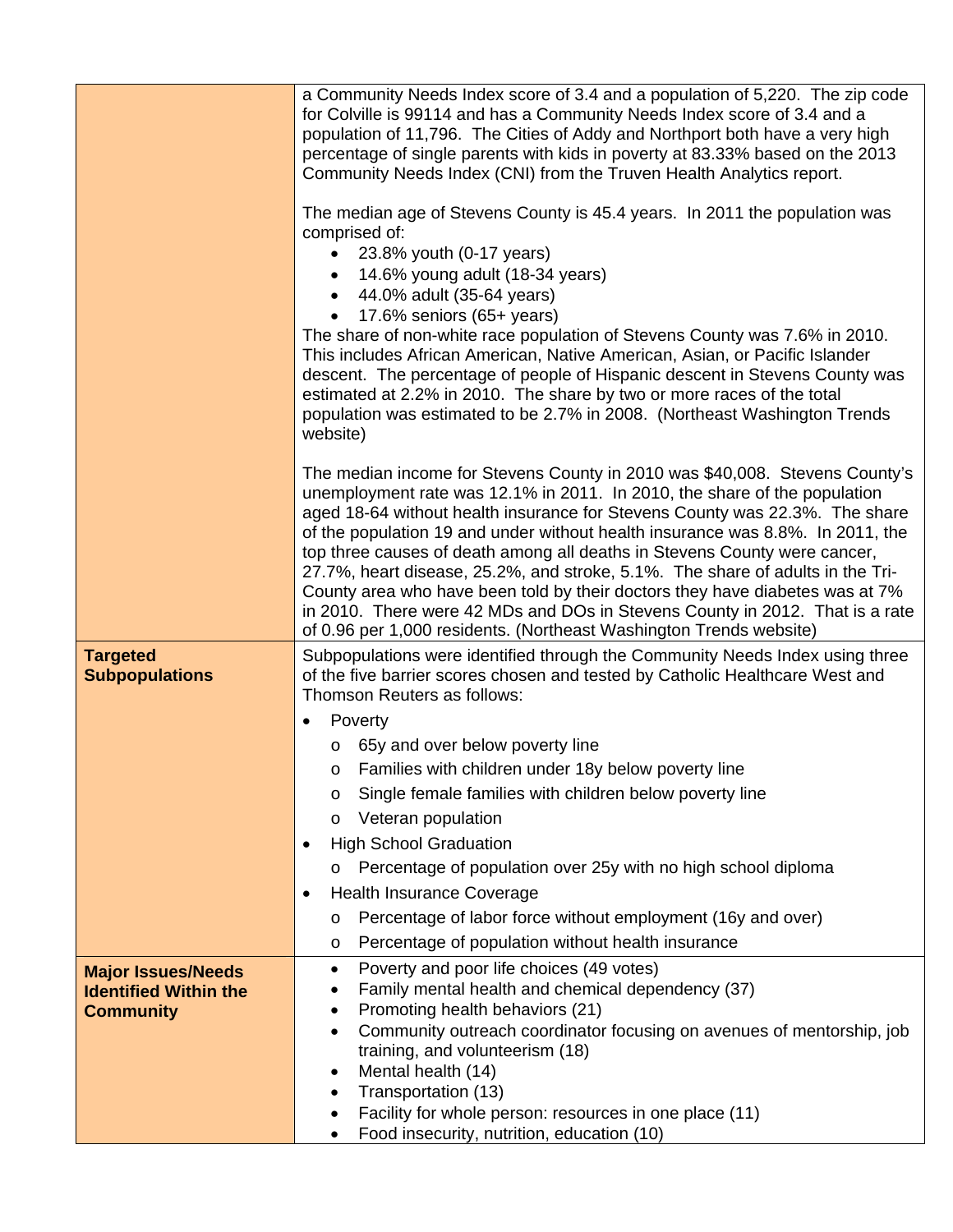|                                                                                                       | Obesity, nutrition, cooking (10)<br>٠<br>Dental health (8)<br>٠<br>Communication/networking (7)<br>٠<br>Severe mental illness (3)<br>Other $(11)$<br>Child Abuse (2)<br><b>Employment Opportunities</b><br>Abuse (experiencing and witnessing) & impact on health<br>Serving the very rural populations in the Tri County area<br>Child abuse prevention<br>٠<br>Preventing abuse and violence<br>$\overline{\phantom{a}}$<br>Preventing domestic violence<br>$\overline{\phantom{a}}$<br>Child mental health services<br>Violence & abuse                                                                                                                                                                                                                                                                                                                                                                                              |
|-------------------------------------------------------------------------------------------------------|-----------------------------------------------------------------------------------------------------------------------------------------------------------------------------------------------------------------------------------------------------------------------------------------------------------------------------------------------------------------------------------------------------------------------------------------------------------------------------------------------------------------------------------------------------------------------------------------------------------------------------------------------------------------------------------------------------------------------------------------------------------------------------------------------------------------------------------------------------------------------------------------------------------------------------------------|
| <b>Providence Identified</b><br><b>Needs</b>                                                          | Child abuse prevention to end life-long health problems<br>Family mental health and chemical dependency<br>$\bullet$<br>Abuse prevention<br>Promoting health behaviors<br>$\bullet$<br>Obesity<br>Immunizations<br>$\overline{\phantom{a}}$<br><b>Breast Exams</b><br><b>Smoking Cessation</b><br>$\blacksquare$<br>Poverty & difficult life circumstances<br>Abuse prevention<br>Food insecurity<br>Transportation<br>Community outreach coordinator focusing on avenues of mentorship,<br>job training, and volunteerism                                                                                                                                                                                                                                                                                                                                                                                                              |
| <b>How Providence is</b><br><b>Addressing the Major</b><br><b>Issues/Needs</b><br>(projects/programs) | Family mental health and chemical dependency:<br>Partnership with Regional Support Network and New Alliance to<br>expand resources in Stevens County<br>Continue relationships with Rural Resources<br>Promoting health behaviors<br>$\bullet$<br>Education and tools for physicians around immunizations<br>Continue partnership with Rural Resources to address smoking<br>$\blacksquare$<br>cessation and breast exams<br>Continue partnership with Get Fit Colville to address obesity.<br>Poverty and difficult life circumstances<br>٠<br>Continue relationship with Hunger Coalition to bring food banks<br>together for collaborative efforts to end hunger in Stevens County<br>Support efforts of Hunger Coalition to obtain 501(c)(3) status and<br>expanded grant opportunities<br>Utilize model from Hunger Coalition to see if the model could be<br>$\overline{\phantom{a}}$<br>expanded to outreach coordinator efforts |
| <b>Why Providence</b><br><b>Selected These</b><br><b>Projects/Programs</b>                            | The projects/programs were selected because they directly relate to the most<br>٠<br>frequently identified community need and were consistent with our Providence<br>Mission and Core Values.                                                                                                                                                                                                                                                                                                                                                                                                                                                                                                                                                                                                                                                                                                                                           |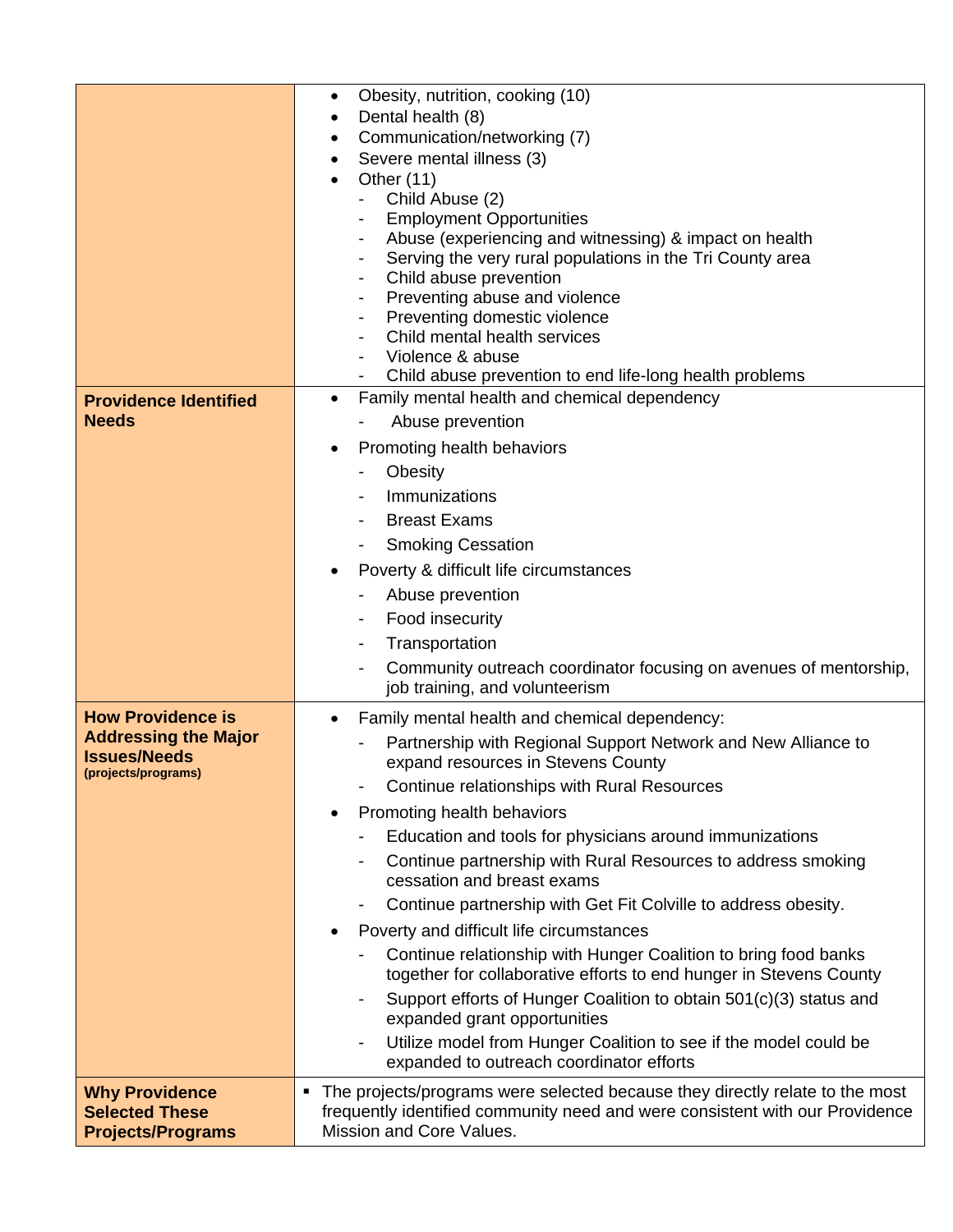|                                                                                                                   | • The projects/programs enable Providence to partner with community groups<br>to support programs that address priority community needs.                                                                                                                                                                                                                                                                                                                                                                                                                                                                                                                                                                                                                                                                                                                                                                                                                                                                                                                                                                                                                                                                                                                                                                                                                                                                                                                                                                                                                                                                                                                                                                                                                                                                                                                                                                                                                                                                                                                                                                                                |  |  |  |  |
|-------------------------------------------------------------------------------------------------------------------|-----------------------------------------------------------------------------------------------------------------------------------------------------------------------------------------------------------------------------------------------------------------------------------------------------------------------------------------------------------------------------------------------------------------------------------------------------------------------------------------------------------------------------------------------------------------------------------------------------------------------------------------------------------------------------------------------------------------------------------------------------------------------------------------------------------------------------------------------------------------------------------------------------------------------------------------------------------------------------------------------------------------------------------------------------------------------------------------------------------------------------------------------------------------------------------------------------------------------------------------------------------------------------------------------------------------------------------------------------------------------------------------------------------------------------------------------------------------------------------------------------------------------------------------------------------------------------------------------------------------------------------------------------------------------------------------------------------------------------------------------------------------------------------------------------------------------------------------------------------------------------------------------------------------------------------------------------------------------------------------------------------------------------------------------------------------------------------------------------------------------------------------|--|--|--|--|
|                                                                                                                   | The projects/programs help decrease repeat and non-emergent users of the<br>٠                                                                                                                                                                                                                                                                                                                                                                                                                                                                                                                                                                                                                                                                                                                                                                                                                                                                                                                                                                                                                                                                                                                                                                                                                                                                                                                                                                                                                                                                                                                                                                                                                                                                                                                                                                                                                                                                                                                                                                                                                                                           |  |  |  |  |
|                                                                                                                   | Emergency Department as defined in our Strategic Plan.                                                                                                                                                                                                                                                                                                                                                                                                                                                                                                                                                                                                                                                                                                                                                                                                                                                                                                                                                                                                                                                                                                                                                                                                                                                                                                                                                                                                                                                                                                                                                                                                                                                                                                                                                                                                                                                                                                                                                                                                                                                                                  |  |  |  |  |
| <b>How Others in the</b><br><b>Community Are</b><br><b>Addressing the Major</b><br><b>Issues/Needs</b>            | Poverty and poor life choices<br>$\bullet$<br>Food Banks provide food for the low income<br>$\sim$<br>Rural Resources provides many programs including Men for Families<br>and Kids First to address issues related to poverty and violence.<br><b>Catholic Charities</b><br>Family mental health and chemical dependency, mental health, severe<br>mental illness<br>Prescriptions for Life addresses issues relating to prescription drug<br>addiction<br>Rural Resources provides many programs including Women Making<br>$\overline{\phantom{a}}$<br>a Difference and Kids First to address issues related to poverty and<br>violence.<br>Promoting health behaviors<br>Tri-County Health District promotes healthy life sports and<br>immunizations<br>Community outreach coordinator focusing on avenues of mentorship, job<br>training, and volunteerism<br>Hunger Coalition is providing a model of organizations with a similar<br>goal of coming together around a common cause<br>Transportation<br>Catholic Charities provides rides for low income individuals<br>- The Gold Line provides general population bus rides into Spokane<br>Rural Resources provides gas vouchers for low income individuals<br>$\blacksquare$<br>Facility for whole person: resources in one place<br>Rural Resources provides many services and referrals<br>Catholic Charities provides many services and referrals<br>Food insecurity, nutrition, education<br>Food Banks provide fresh produce and education on food<br>Obesity, nutrition, cooking<br>Get Fit Colville & the Healthiest State in the Nation Initiative:<br>addressing health and wellness issues in Stevens County<br>Dental health<br>$\bullet$<br>Washington State University extension program has a robust dental<br>health clinic<br>Tri County Community Health Fund is also addressing this issue in<br>the low income population<br>Communication/networking<br>Hunger Coalition is providing a model of organizations with a similar<br>goal of coming together around a common cause<br>Senior Center is a central place for information to be disseminated to |  |  |  |  |
| <b>Major Issues/Needs that</b>                                                                                    | the elderly population<br>• Facility for whole person: resources in one place - Many services are looking                                                                                                                                                                                                                                                                                                                                                                                                                                                                                                                                                                                                                                                                                                                                                                                                                                                                                                                                                                                                                                                                                                                                                                                                                                                                                                                                                                                                                                                                                                                                                                                                                                                                                                                                                                                                                                                                                                                                                                                                                               |  |  |  |  |
| <b>Are Not Addressed by</b>                                                                                       | to consolidate in Spokane. Providence is not situated to lead this effort.                                                                                                                                                                                                                                                                                                                                                                                                                                                                                                                                                                                                                                                                                                                                                                                                                                                                                                                                                                                                                                                                                                                                                                                                                                                                                                                                                                                                                                                                                                                                                                                                                                                                                                                                                                                                                                                                                                                                                                                                                                                              |  |  |  |  |
| <b>Providence or Others in</b><br>the Community<br>(include the reasons for not<br>addressing these issues/needs) | Employment Opportunities – This continues to be an issue in this region.<br>٠<br>Providence is not situated to lead this effort.                                                                                                                                                                                                                                                                                                                                                                                                                                                                                                                                                                                                                                                                                                                                                                                                                                                                                                                                                                                                                                                                                                                                                                                                                                                                                                                                                                                                                                                                                                                                                                                                                                                                                                                                                                                                                                                                                                                                                                                                        |  |  |  |  |
| <b>Outcome Indicators or</b>                                                                                      | Providence in Stevens County is viewed as a major partner in contributing to the                                                                                                                                                                                                                                                                                                                                                                                                                                                                                                                                                                                                                                                                                                                                                                                                                                                                                                                                                                                                                                                                                                                                                                                                                                                                                                                                                                                                                                                                                                                                                                                                                                                                                                                                                                                                                                                                                                                                                                                                                                                        |  |  |  |  |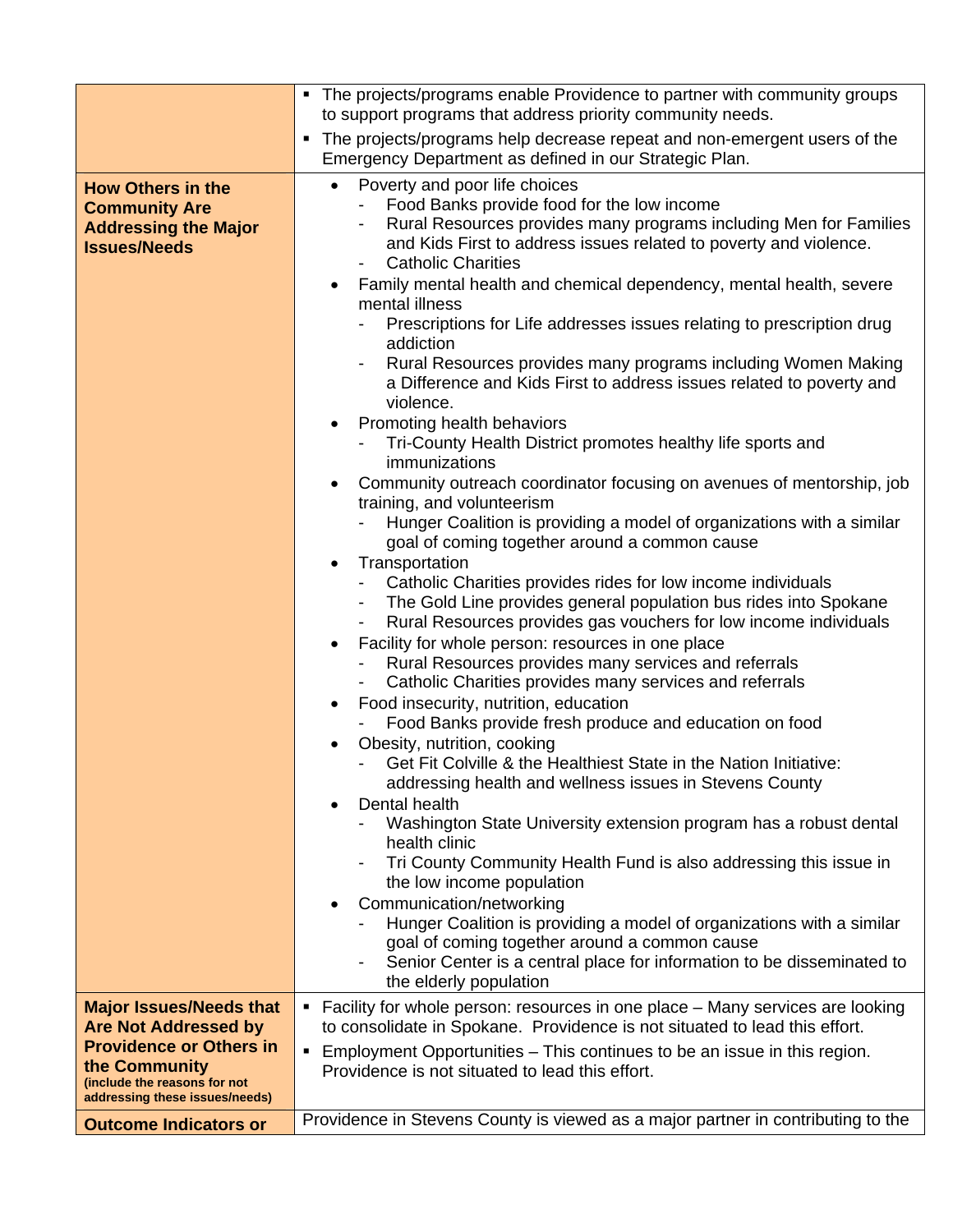| <b>Goals of the Community</b><br><b>Benefit Plan</b> | increased health of the Stevens County community.                                                      |  |  |  |
|------------------------------------------------------|--------------------------------------------------------------------------------------------------------|--|--|--|
|                                                      | Family mental health and chemical dependency<br>$\bullet$                                              |  |  |  |
|                                                      | Mental health beds available in Stevens County                                                         |  |  |  |
|                                                      | Share of adults with poor mental health                                                                |  |  |  |
|                                                      | Suicide rates                                                                                          |  |  |  |
|                                                      | Promoting health behaviors                                                                             |  |  |  |
|                                                      | Immunization rates                                                                                     |  |  |  |
|                                                      | Obesity rates                                                                                          |  |  |  |
|                                                      | Poverty & difficult life circumstances:                                                                |  |  |  |
|                                                      | Grants obtained by the Hunger Coalition                                                                |  |  |  |
|                                                      | Child abuse rates                                                                                      |  |  |  |
|                                                      | Five fruits and vegetables consumed                                                                    |  |  |  |
| <b>Other</b>                                         | Attachments:                                                                                           |  |  |  |
|                                                      | <b>Needs Assessment Summary</b><br>٠                                                                   |  |  |  |
|                                                      | <b>Quantitative Data</b><br>٠                                                                          |  |  |  |
|                                                      | Northeast Washington Trends website:<br>http://www.northeastwashingtontrends.ewu.edu/hiSpeed/index.cfm |  |  |  |
|                                                      | • Stevens County Community Health Needs Assessment                                                     |  |  |  |
|                                                      | <b>Participant Roster</b>                                                                              |  |  |  |
|                                                      | <b>CHNA Data Summary</b>                                                                               |  |  |  |

\*"Data and methodology for the Community Need Index (CNI) for use in this publication were supplied by Truven Health Analytics. Dignity Health contributed to the development of the methodology as well. Any analysis, interpretation, or conclusion based on these data is solely that of the authors, and Dignity Health and Truven Health Analytics disclaim responsibility for any such analysis, interpretation or conclusion."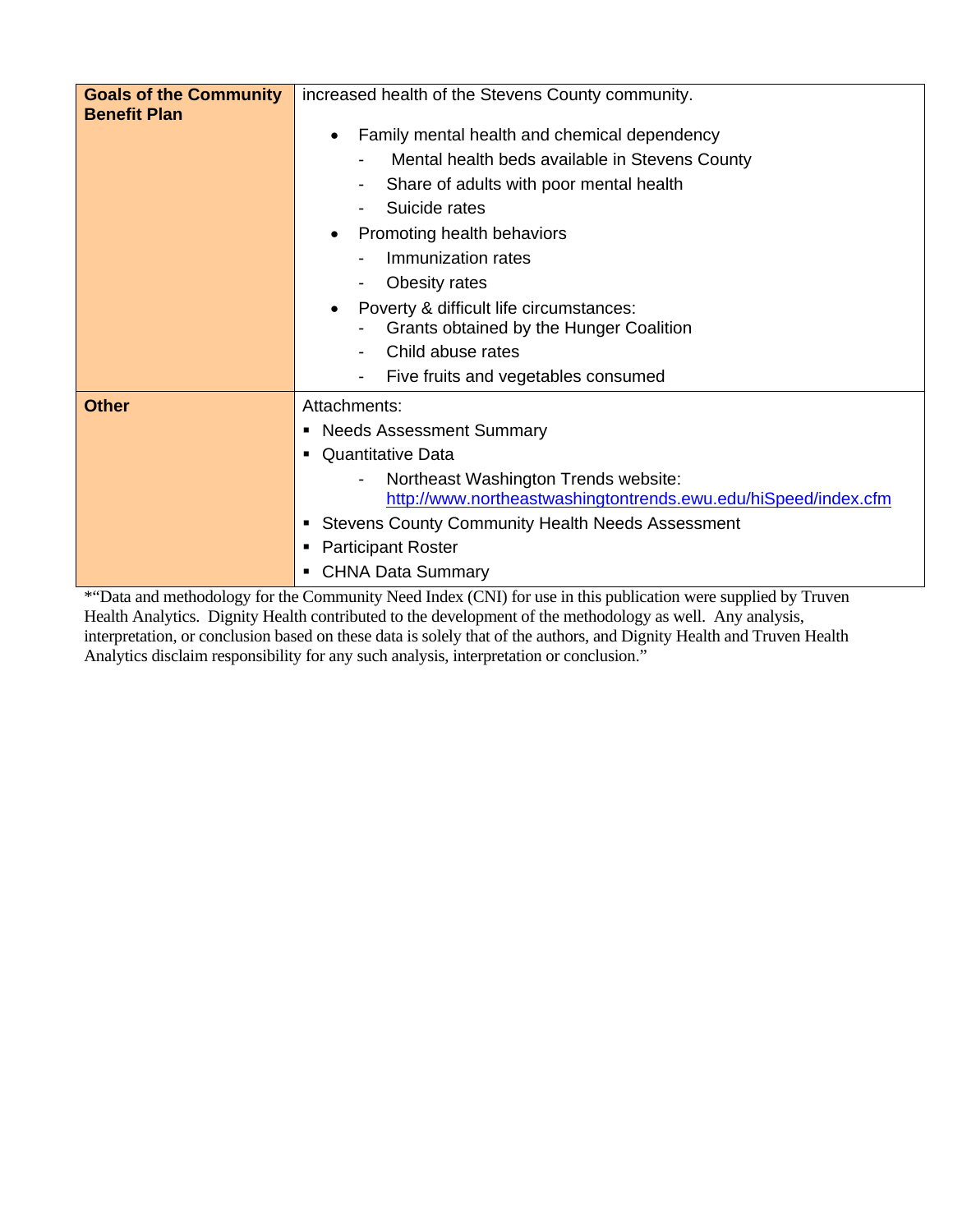**Stevens County Community Partners** 

2013 Community Health Needs Assessment







## DENCE **Health Care**

#### PROCESS FOR THE 2013

**Stevens County Community Health Needs Assessment:** 

- Review data describing Stevens County's demographics; health behaviors, status, and outcomes; and populations with health disparities.
- Obtain community input on health issues affecting our residents.
- Identify three to four priority health issues on which Providence and its partners can focus.
- Assist Providence in meeting the federal non-profit hospital requirement for conducting a community health needs assessment, Including Implementation of an action plan.

#### **Introduction**

The Community Health Needs Assessment for Stevens County was conducted in collaboration among Providence Health Care (PHC), Northeast Tri County Health District (NETCHD), Eastern Washington University (EWU), and the Empire Health Foundation (EHF). The purpose was to identify and prioritize health care needs in Stevens County, especially among the most poor and vulnerable populations, and look for collaborative opportunities to improve the health of the community.

#### **Community Engagement**

Members of the community engaged in a thought provoking process over four weeks. Data tracked by Northeast Washington Trends, Department of Health, and community organizations was reviewed. The data was tested against general observations and community feedback, and compared to existing community resources. Then, participants used the following criteria to select priority issues:

- ٠ Affects the greatest number of community members, particularly as it pertains to the poor and vulnerable;
- Is an underlying cause of other issues; ш
- ш Impacts various aspects of community life;
- Is an area we, as a community, believe we can make a difference; there are opportunities for collaboration that will result in change.

continued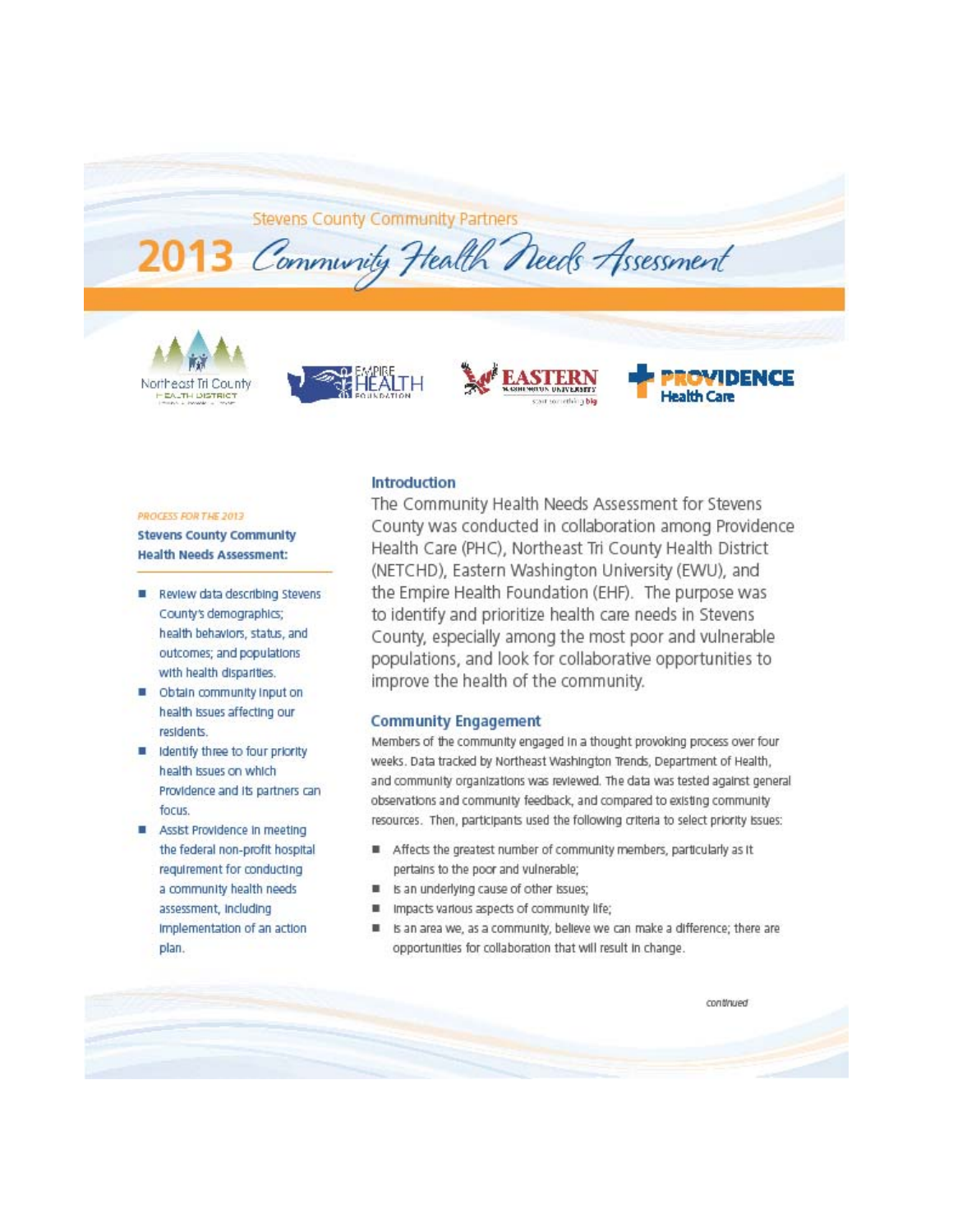## **Stevens County Community Partners**







#### Conclusion

2013 Community Health Needs Assessment

The partners in this needs assessment see continued opportunities for partnership. By working together, we have an opportunity to coordinate efforts around larger holistic issues and make lasting changes that address many of our community's greatest needs. For example, related health issues such as mental health, addiction and child abuse may be most effectively addressed through system changes that have broad impact.

In addition, the participants agree that there is need for further research, analysis of community resources, and ongoing education to increase awareness of health-related issues.

Providence Health Care will develop action plans that focus on three areas identified by 57 community partners as the areas of greatest concern. This work will be done in collaboration with others in the community to best utilize resources, improve communication and work toward measurable changes that address unmet health care needs in Stevens County.

## **High priority areas of concern:**

- Poverty, hunger and poor life choices
- Family mental health and chemical dependency
- Promoting healthy behaviors

Learn more about the Stevens County Community Health Needs Assessment at phc.org/community benefit.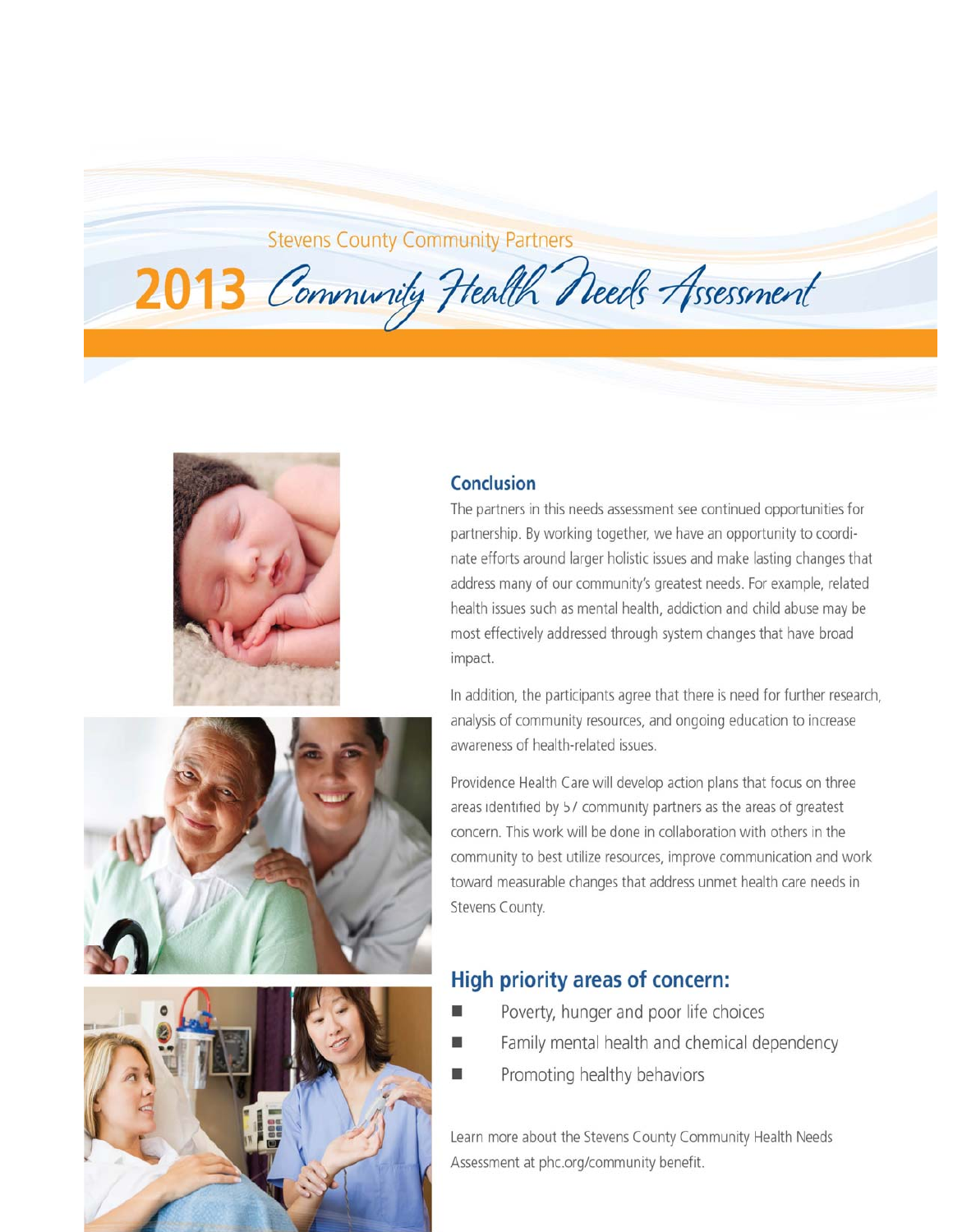To learn more about what our partners in the Community Health Needs Assessment are doing to address these issues, please visit their websites:

- Empire Health Foundation **http://empirehealthfoundation.org/grants-programs**
- Northeast Tri County Health District **http://www.netchd.org/**
- Eastern Washington University, Institute for Public Policy and Economic Analysis **http://www.northeastwashingtontrends.ewu.edu**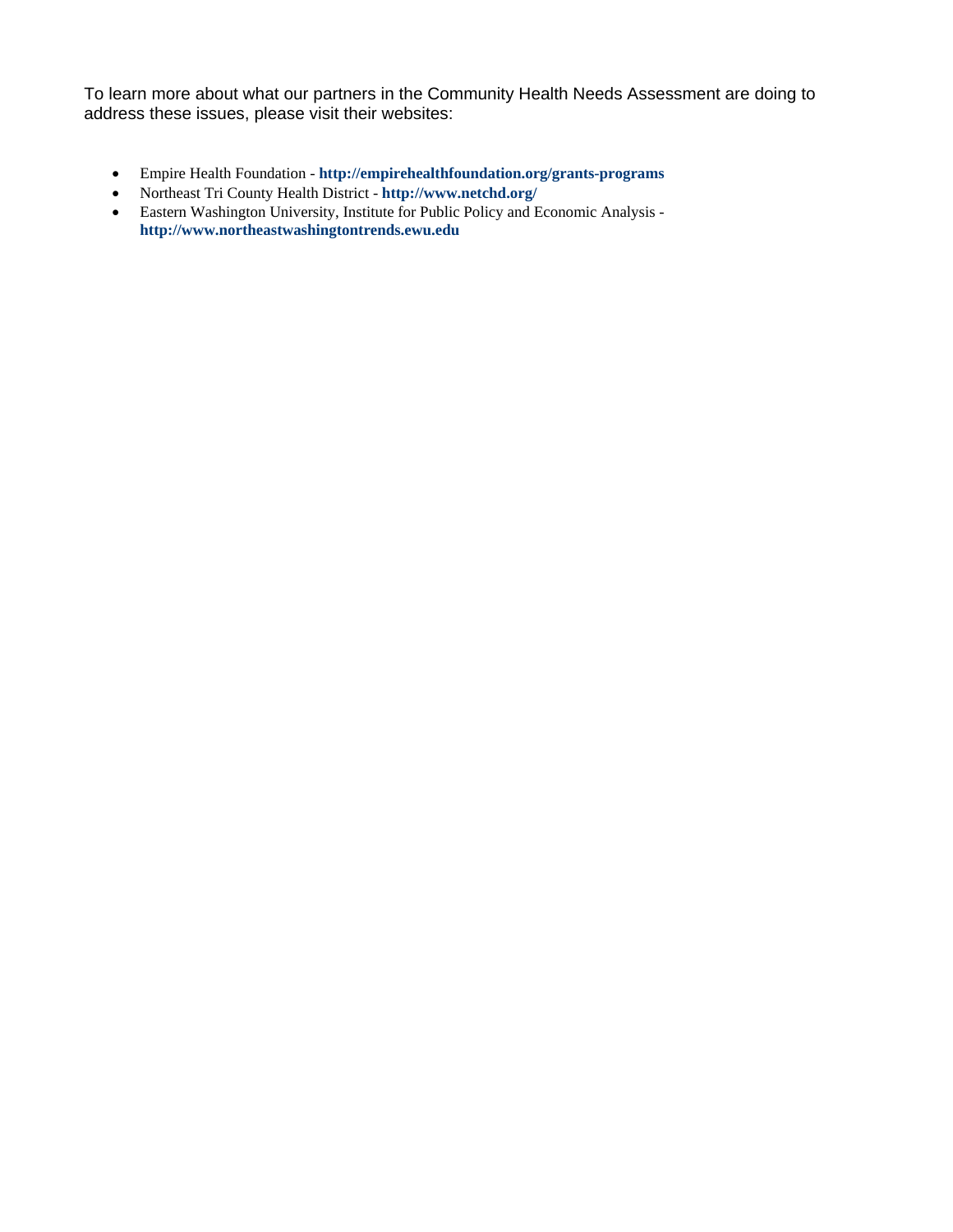| 3.11.2013 |                                                                   |           |                   |                   |
|-----------|-------------------------------------------------------------------|-----------|-------------------|-------------------|
|           | Legend Data Values                                                |           |                   |                   |
|           | Improvement of 5-19%                                              |           |                   |                   |
|           | Improvement > 20%                                                 |           |                   |                   |
|           | Improvement < 5% or decline < - 5% in absolute value              | Change in | <b>Current NE</b> | Overall           |
|           | Decline of -5 to -19%                                             | NEWA vs.  | <b>WA value</b>   | assessment        |
|           | Decline of > -20% in absolute value                               | 3-5 years | vs. WA            | of relative       |
|           |                                                                   | ago       |                   | value performance |
|           | <b>Access to Health Care</b>                                      |           |                   |                   |
|           | Share of adults uninsured                                         |           |                   |                   |
|           | Share of children uninsured - Children                            |           |                   |                   |
|           | Adults w/ a personal healthcare provider                          |           |                   |                   |
|           | <b>Infant/Maternal Health</b>                                     |           |                   |                   |
|           | Share of women receiving care in the 1st trimester                |           |                   |                   |
|           | Share of births that are low birth weight                         |           |                   |                   |
|           | Rate of infant mortality                                          |           |                   |                   |
|           | <b>Mental &amp; Behavioral Health</b>                             |           |                   |                   |
|           | Share of adults w/ poor mental health                             |           |                   |                   |
|           | Share of teens feeling sad or hopeless                            |           |                   |                   |
|           | Female suicide rate                                               |           |                   |                   |
|           | Male suicide rate                                                 |           |                   |                   |
|           | <b>Adult binge drinking</b>                                       |           |                   |                   |
|           | Teen alcohol use rate                                             |           |                   |                   |
|           |                                                                   |           |                   |                   |
|           | <b>Smoking</b>                                                    |           |                   |                   |
|           | Teen cigarette smoking rate                                       |           |                   |                   |
|           | Maternal cigarette smoking rate                                   |           |                   |                   |
|           | Adult smoking rate                                                |           |                   |                   |
|           | <b>Healthy Behaviors</b>                                          |           |                   |                   |
|           | Share of adults consuming 5 portions of fruits & vegetables daily |           |                   |                   |
|           | Adult physical activity rates                                     |           |                   |                   |
|           | Teen physical activity rates                                      |           |                   |                   |
|           | <b>Children immunization rates</b>                                |           |                   |                   |
|           | Influenza immunization rates                                      |           |                   |                   |
|           | Adult preventive breast cancer screening rate                     |           |                   |                   |
|           | Adult cervicial cancer screen rate                                |           |                   |                   |
|           | <b>Outcomes</b>                                                   |           |                   |                   |
|           | <b>Adult obesity rate</b>                                         |           |                   |                   |
|           | Adult diabetes rate                                               |           |                   |                   |
|           | Deaths by heart disease                                           |           |                   |                   |
|           | Deaths by stroke                                                  |           |                   |                   |
|           | Deaths by cancer                                                  |           |                   |                   |
|           |                                                                   |           |                   |                   |
|           | <b>Dental</b>                                                     |           |                   |                   |
|           | Share of adults receiving dental care                             |           |                   |                   |

For a copy of the specific data presented, please contact Sara Clements-Sampson at sara.clementssampson@providence.org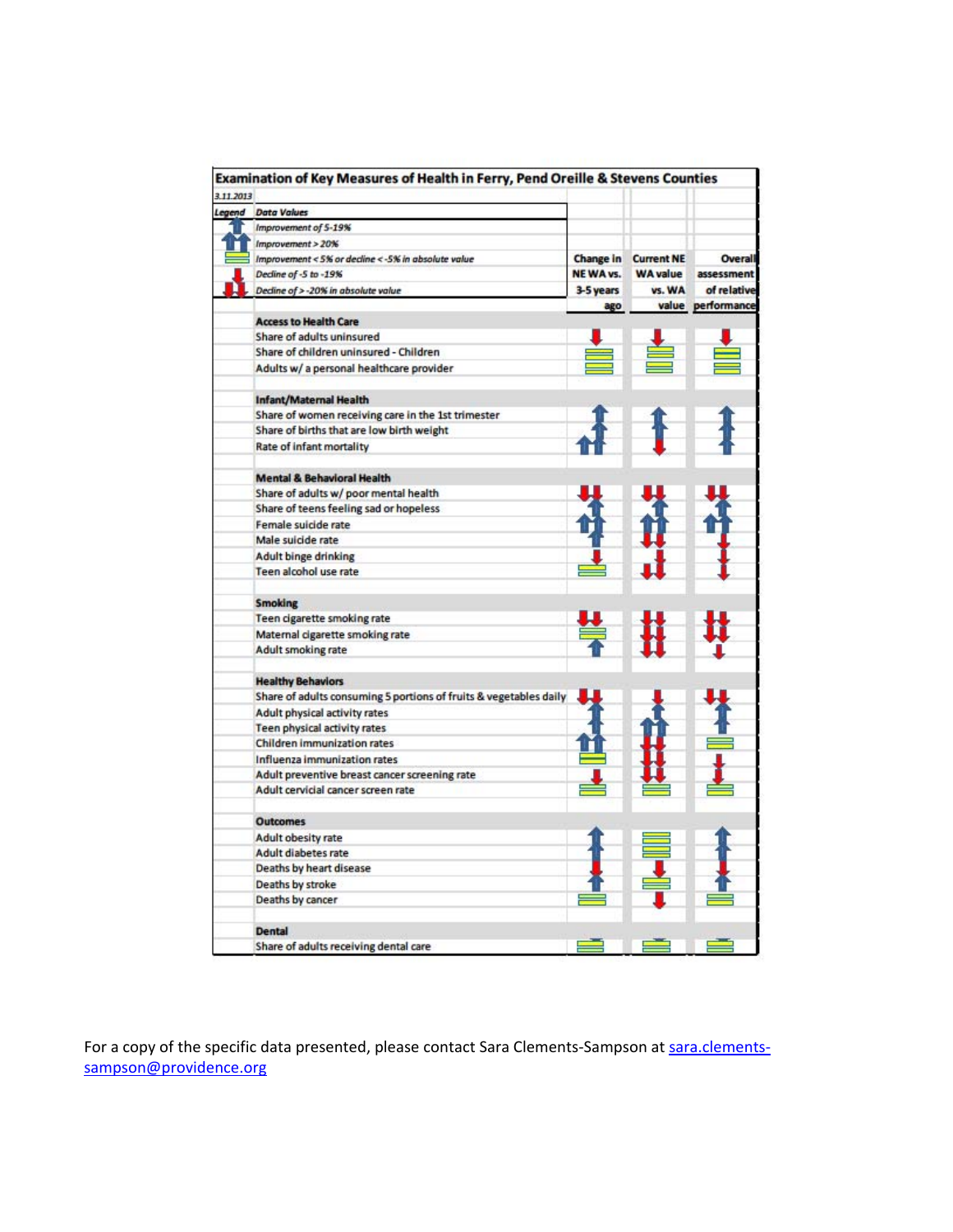

# **Stevens County Community Partners Community Health Needs Assessment**

**2013**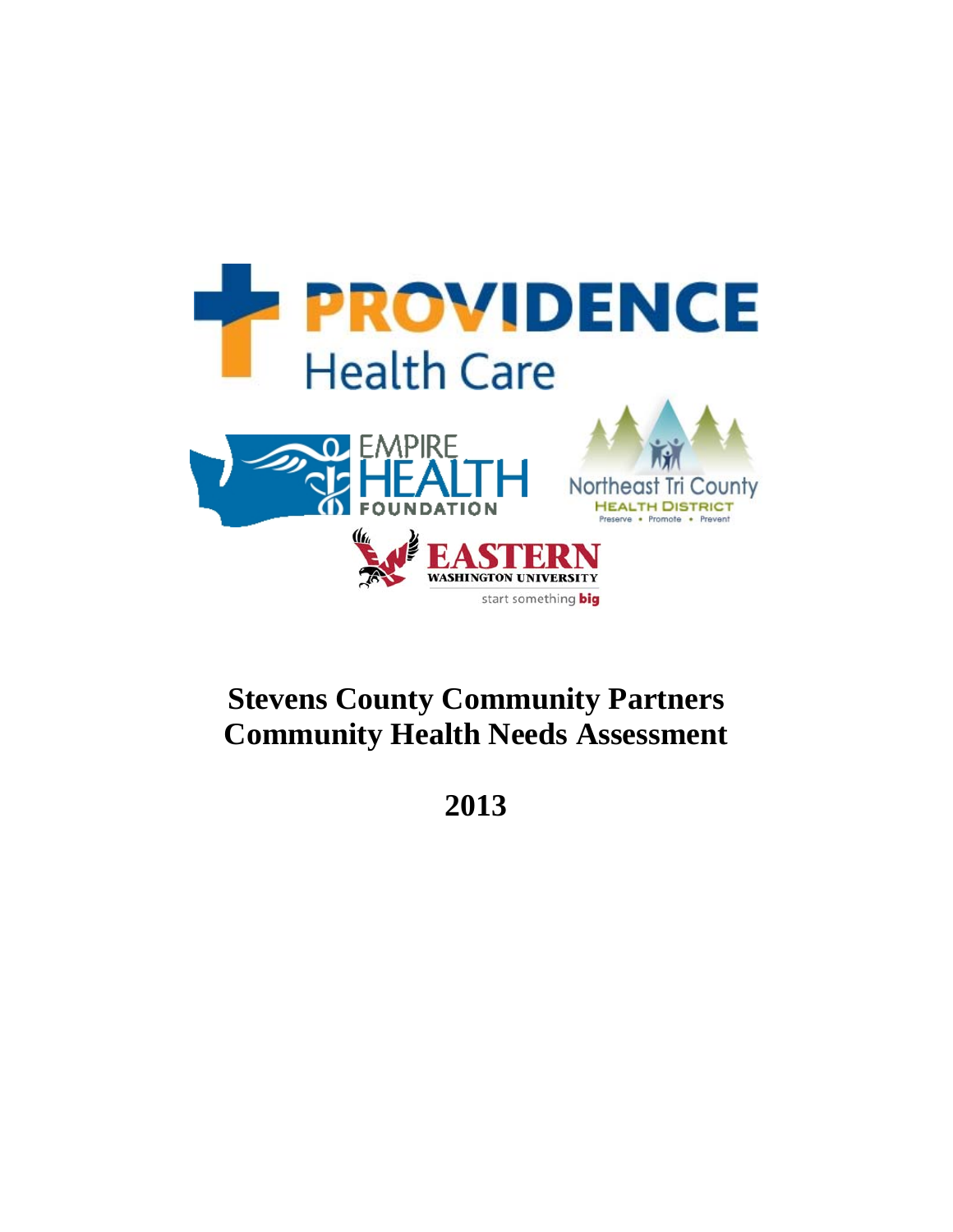#### **Introduction:**

Every three years, Providence Health Care is required as a result of the Patient Protection and Affordable Care Act to conduct a comprehensive community health assessment. This year, the Community Health Needs Assessment for Stevens County was conducted in collaboration among Providence Health Care (PHC), North East Washington Health District (NEWHD), Eastern Washington University (EWU), and the Empire Health Foundation (EHF). The purpose was to prioritize health care needs, especially among the most poor and vulnerable populations, and look for collaborative opportunities to improve the health of the community. Our goal for the needs assessment was to:

- Review data describing our community's demographics; health behaviors, status, and outcomes; and populations with health disparities.
- Obtain community input on health issues affecting our residents.
- Identify 3-4 priority health issues that Providence and its partners can act on.
- Assist Providence in meeting the federal non-profit hospital requirement for conducting a community health needs assessment, including the implementation of an action plan.

#### **Plan**

A plan was established to engage the community in a thought provoking process over a one-month period. The data tracked for the Northeast Washington Trends Website and the Department of Health Data was reviewed. This data describes more than 28 health measures on access, infant/maternal health, mental and behavioral health, smoking, healthy behaviors, outcomes, and dental. Participants then participated in one of the four focus group discussions and explored data that most reflected their organization and concern in the community.

### **Meeting (2 hours): March 29th – April 25th, 2013**

- Overview of community health needs assessment process
- Review of quantitative data
- Discussion of issues
- Vote for top 3
- Discussion on action steps

Four focus groups were held in various locations throughout Stevens County. A facilitator asked six questions to encourage the groups to come to a consensus on three top priority health issues based on the data and their experience working with clients and their organizations. These top priorities were emailed to the participants in a Survey Monkey format to vote as a community on the top issues the community felt should be addressed.

(Data Attachment A)

#### **Results and write-ups for each meeting:**

The following are the results for each focus group and identify the key priorities.

#### **Loon Lake, WA** Top Priorities

Stevens County's top health priorities reported for this group after reviewing the data were (1) mental health, (2) obesity/nutrition/cooking and (3) dental health. The community rationale for the listed priorities was based on the following issues:

- Patients need assistance for co-pays; lack of insurance; and need organizations to partner with clinics.
- People don't have gas money for transportation.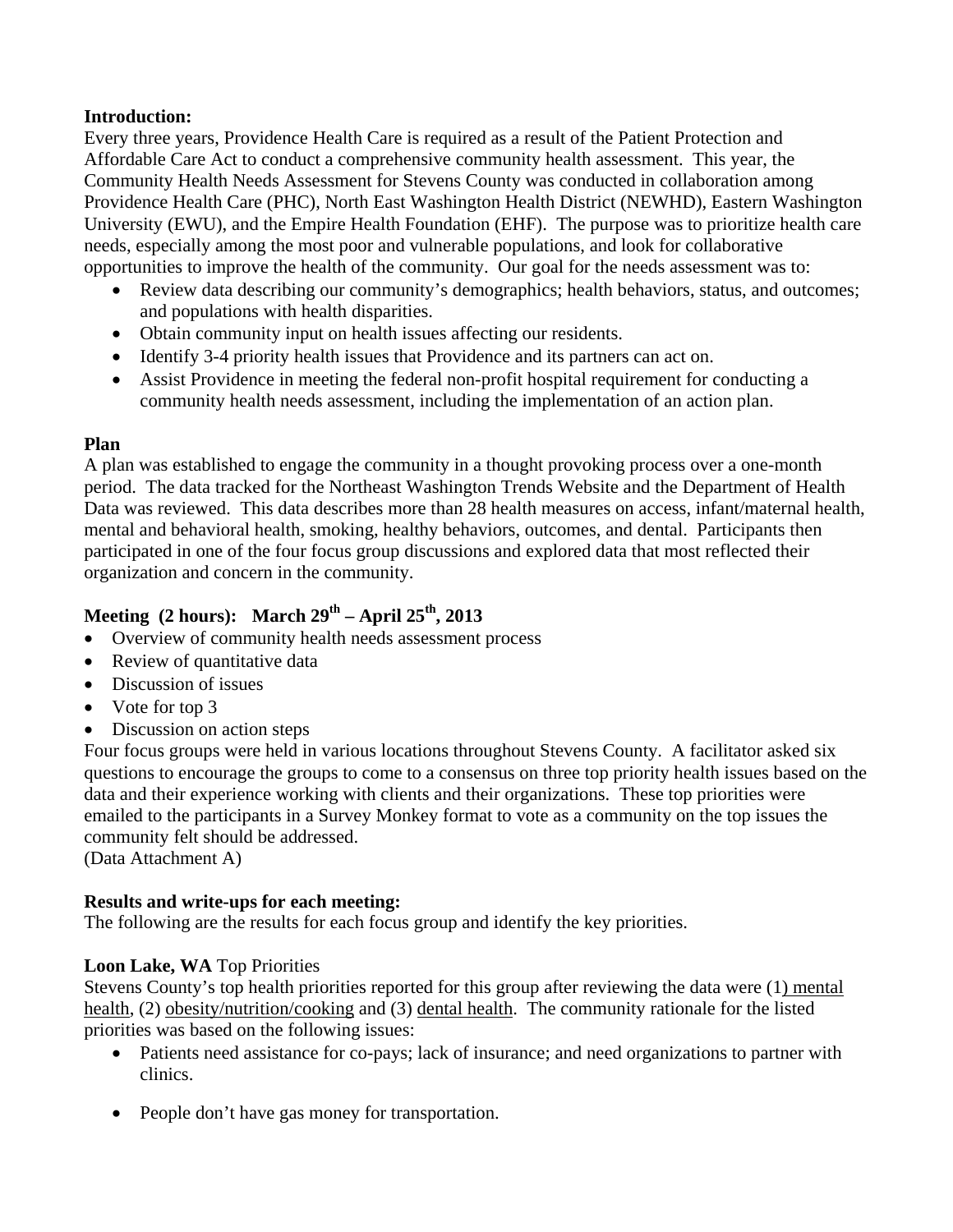- We need to expand the network of supports and to communicate with other support services for better integration.
- Mental health is a driving condition for other medical problems.
	- o There is isolation (geographic) and idleness (out of work) issues relating to this.
	- o Data and own experience are not in alignment.
- Abuse is under-reported and the rates of obesity are greater than the data reports. Abuse in the home is an underlying reason for alcohol, smoking, poverty, etc.

#### **Colville, WA** Top Priorities

The top three areas of need identified by this group were (1) facility for whole person, resources in one place, (2) poverty as a root cause and (3) severe mental illness. The rationale for listed priorities was:

- The issues are interconnected and we should look at the root causes to promote healthy behaviors.
- Mental Health has issues around changing bad behaviors and attitudes, as well as education needs to be coupled with emotional, spiritual, and psychological support.
- There are 220 new diagnosis of cancer in Stevens County each year.
- Poverty send people back into poor lifestyles choices.
- Resources are needed to support change, such as the Union Gospel Mission in Spokane.

#### **Chewelah, WA** Top Priorities

The top three areas of need reported for this group after reviewing the data were (1) food insecurity, nutrition, education, (2) poverty and (3) mental health. The rationale for the listed priorities was:

- Education must be broader than food to include preventative care and behaviors.
- We should use food pantries as a center for change and partner with those who work with kids.
	- o Start early education about food and behaviors to help get parents involved.
- We need to stop rewarding bad behavior and have consequences for behavior.
- There is a communication gap.
	- o We need to develop relationship that can make change possible.

#### **Northport, WA** Top Priorities

The top three areas of need identified were (1) poverty and poor life choices, (2) community outreach coordinator focusing on avenues of mentorship, job training, and volunteerism and (3) family mental health and chemical dependency. The rationale for the listed priorities was:

- The lack of community engagement.
	- o There is a concern that members in the community don't see a reason for change.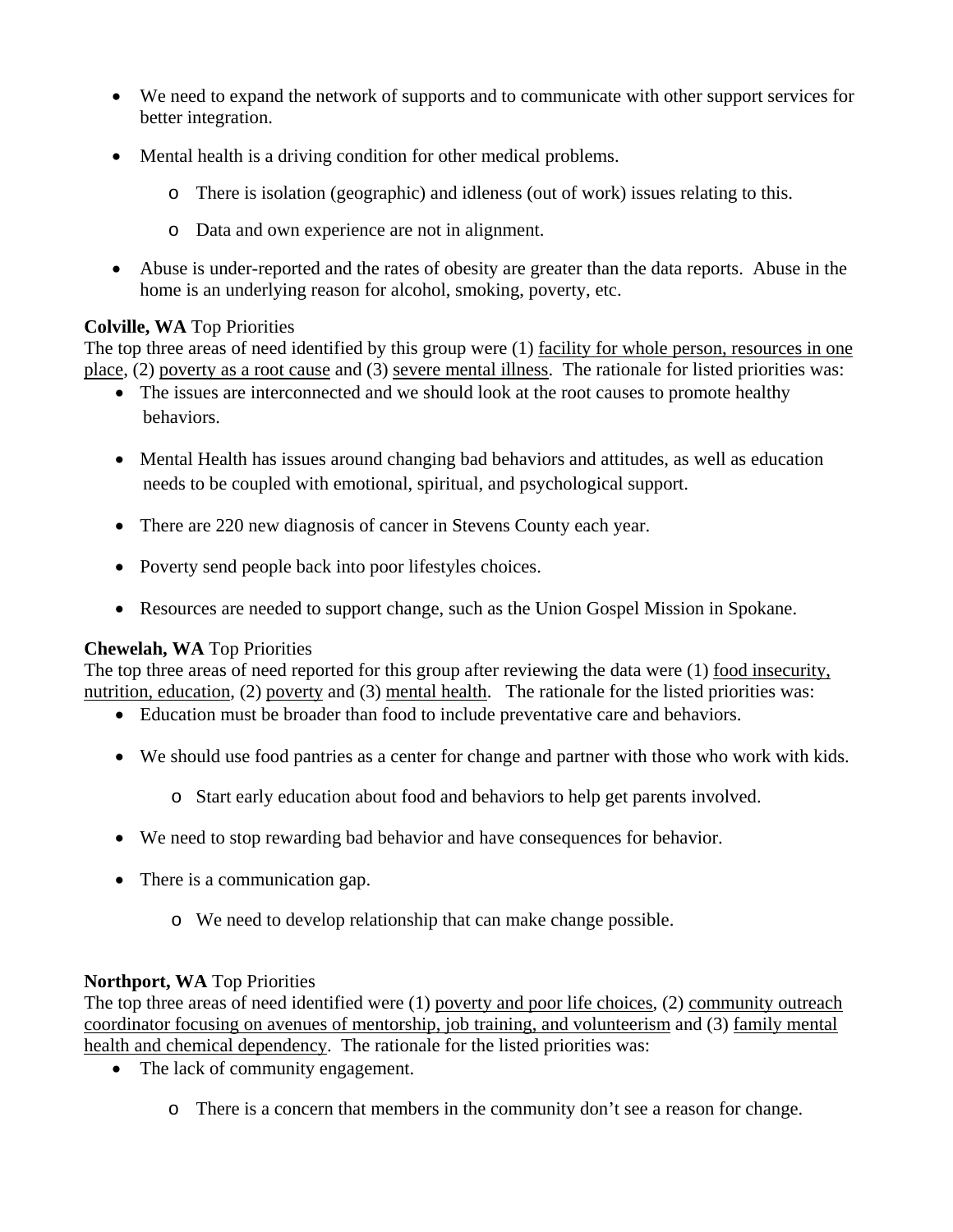- o There were inquiries around the Welfare to Work program, Vet Support programs, and education to help people make good choices.
- o They have tried interventions in the past with little success.

The twelve areas identified by the focus groups at the Community prioritization meeting were:

- $\bullet$  Mental Health (2)
- Obesity/nutrition/cooking
- Dental health
- Facility for the whole person, resources in one place
- Poverty as a root cause  $(2)$
- Severe mental illness
- Food insecurity, nutrition, education
- Poverty and poor life choices
- Community outreach coordinator focusing on mentorship, job training and volunteerism
- Family mental health and chemical dependency

These additional topics were added to the survey vote to allow for all discussions to be represented

- Transportation
- Communication/Networking
- Promoting health behaviors

The criterion for selecting priority issues includes:

- Affects the greatest number of community members, particularly as it pertains to the poor and vulnerable
- It's an underlying cause of other issues
- Impacts various aspects of community life
- An area we, as community, believe we can make a difference; there are opportunities for collaboration for change.

The group was asked to vote on their top 3 areas of concern. Fifty-seven individuals cast a total of 212 votes. The results and the number of votes received for each health issue are:

- Poverty and poor life choices (49)
- Family mental health and chemical dependency (37)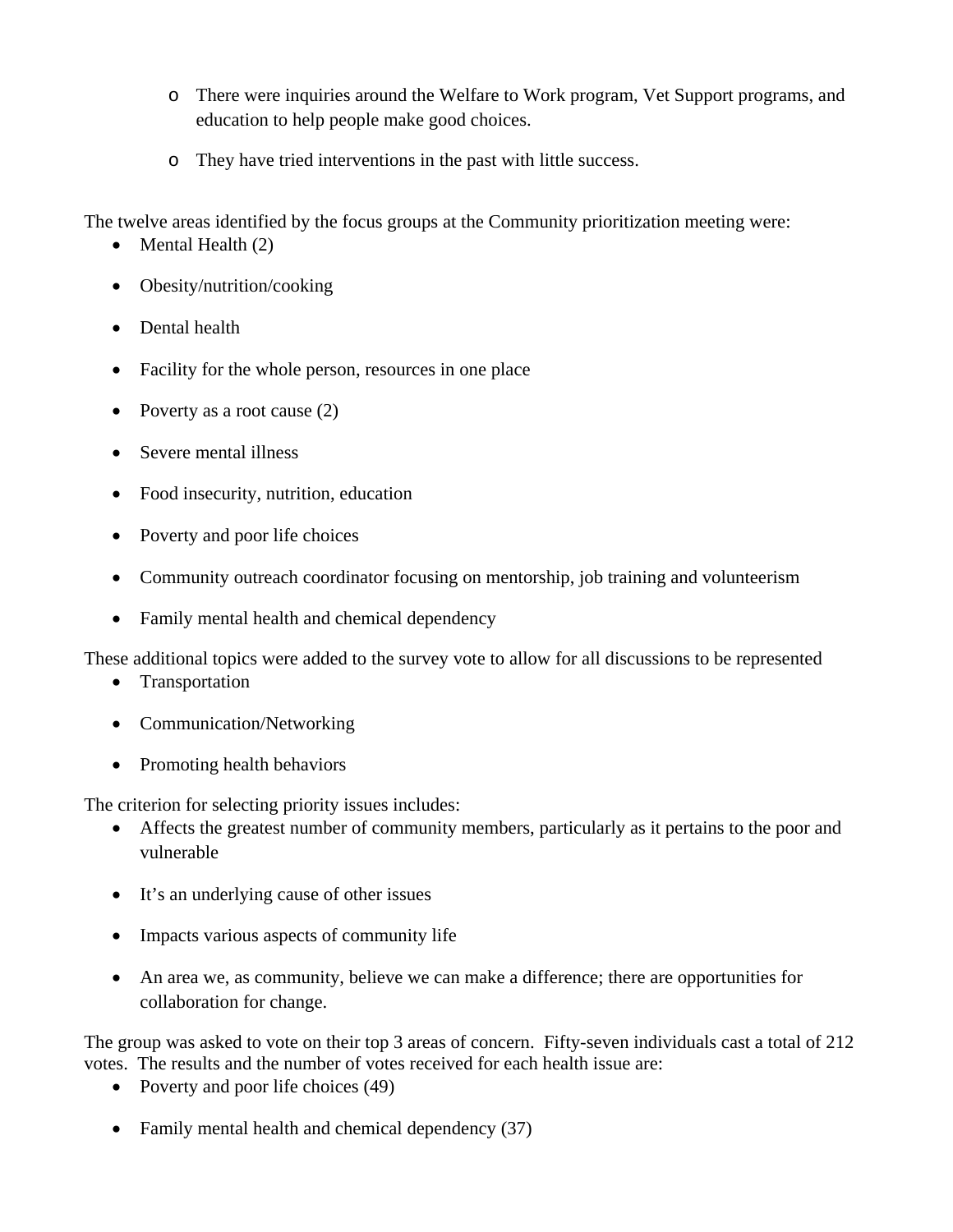- Promoting health behaviors  $(21)$
- Community outreach coordinator focusing on avenues of mentorship, job training, and volunteerism (18)
- Mental health (14)
- Transportation (13)
- Facility for the whole person, resources in one place (11)
- Obesity/nutrition/cooking education (10)
- Food insecurity, nutrition, education (10)
- Dental health  $(8)$
- Communication/networking (7)
- Severe mental illness (3)
- Other (11)
	- o Child abuse (2)
	- o Employment opportunities
	- o Abuse (experience and witnessing)  $&$  impact on health
	- o Serving the very rural populations in the Tri County area
	- o Child abuse prevention
	- o Preventing abuse and violence
	- o Preventing domestic violence
	- o Child mental health services
	- o Violence and abuse
	- o Child abuse prevention to end life-long health problems

#### **Conclusion:**

The partners in this needs assessment see continued opportunities for partnership. There are opportunities for further research to fill the data gaps from this analysis due to the information not being available. We would like to see more community education in these areas and bring about more awareness to the issues. We see the next steps as an analysis of who is doing what in the community and what the issues in these areas are. Action plans will be developed around this needs assessment. We see a great opportunity to work on system changes and collaborations that would address many of these issues together. For example, mental health, addiction, child abuse, and even obesity are related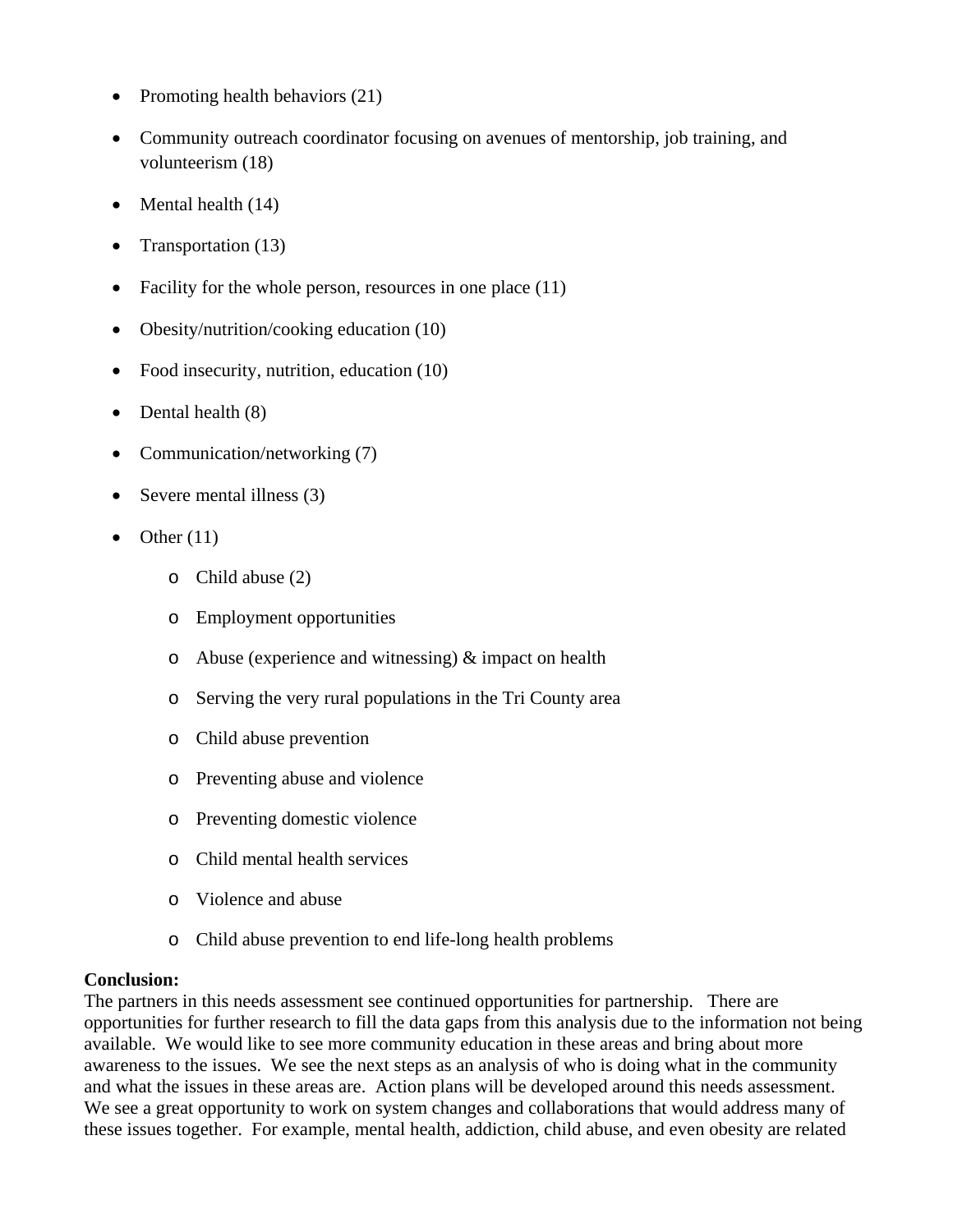health issues, so considering policies to improve the system would have a cross-cutting impact. To have the greatest success, we should work to coordinate efforts around the larger holistic issues. Through collaboration, this community has the opportunity to focus resources, improve communication and work toward making measurable change to address the needs. In these times of reduced funding and need for increase in services to cover the uninsured, underinsured and vulnerable populations, collaboration are not an option, but a necessary component to provide access to services, improve quality of care and reduce costs to the community. Many organizations are likely already collaborating and many more could if there was an increase in communication of services, availability to share successes and failures with each other and focus on what is best for the community.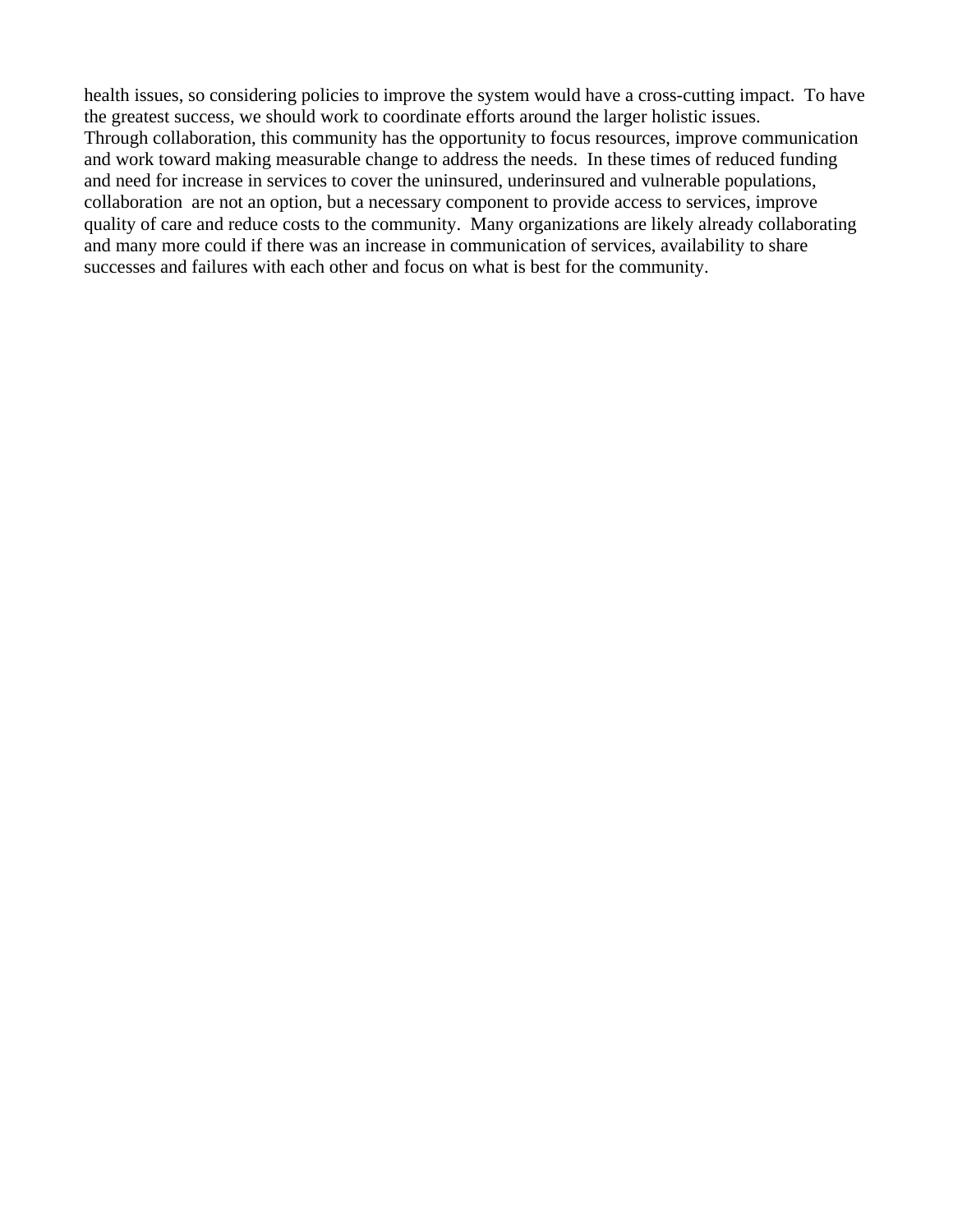

#### **Participant List**

**Organization** 

Ablene Lewis Ford FB Alex Mueller Rural Resources Anne Lawson CCS & Colville City Barry Bacon PNEWMG Becky Esvelt Kettle Falls FB Bill Fode New Alliance Bob Esvelt Kettle Falls FB Bob Long Community Brian Myers **EHF** Dan Pitman New Alliance Dave Windom NETCHD Debbie Barbee Dianna Michaels **Rural Resources** Donald D Lewis Ford FB Frani Roberts Colville FB Gary McNeil Chewelah FB Helen Loomis NEWHP Jake Wilson Colville Rec Dept Jane Branda PSJH Janet C Walinski Community Jeff Lewis Ford FB Jeff Michaelson Rural Resources Jill Carpenter Head Start/ECEAP John P Morgan School Board Ken Bensimon Bethel Leeann C De Tilion PSJH Leta Phillips **COMH&WP** Lloyd Ward Bethel Lyn Wachtel NEWHP Mara Muncey Citzen Marge Day **Grange** Mark Wagner **EWU** 

Cliff Nelson Loon Lake Food Bank Chewelah Valley **Services** Debra Hansen Wsu Stevens Co Ext Fr. Jeff Lewis St. Mary of the Rosary Gael Treesiwin WSU Stevens Co Ext Jerry Pechin Cancer Outreach (ACS) Kelly Armstrong Prescription Drug Asst Kitty Burton Hunters Food Bank Kitty Burton Hunters Food Bank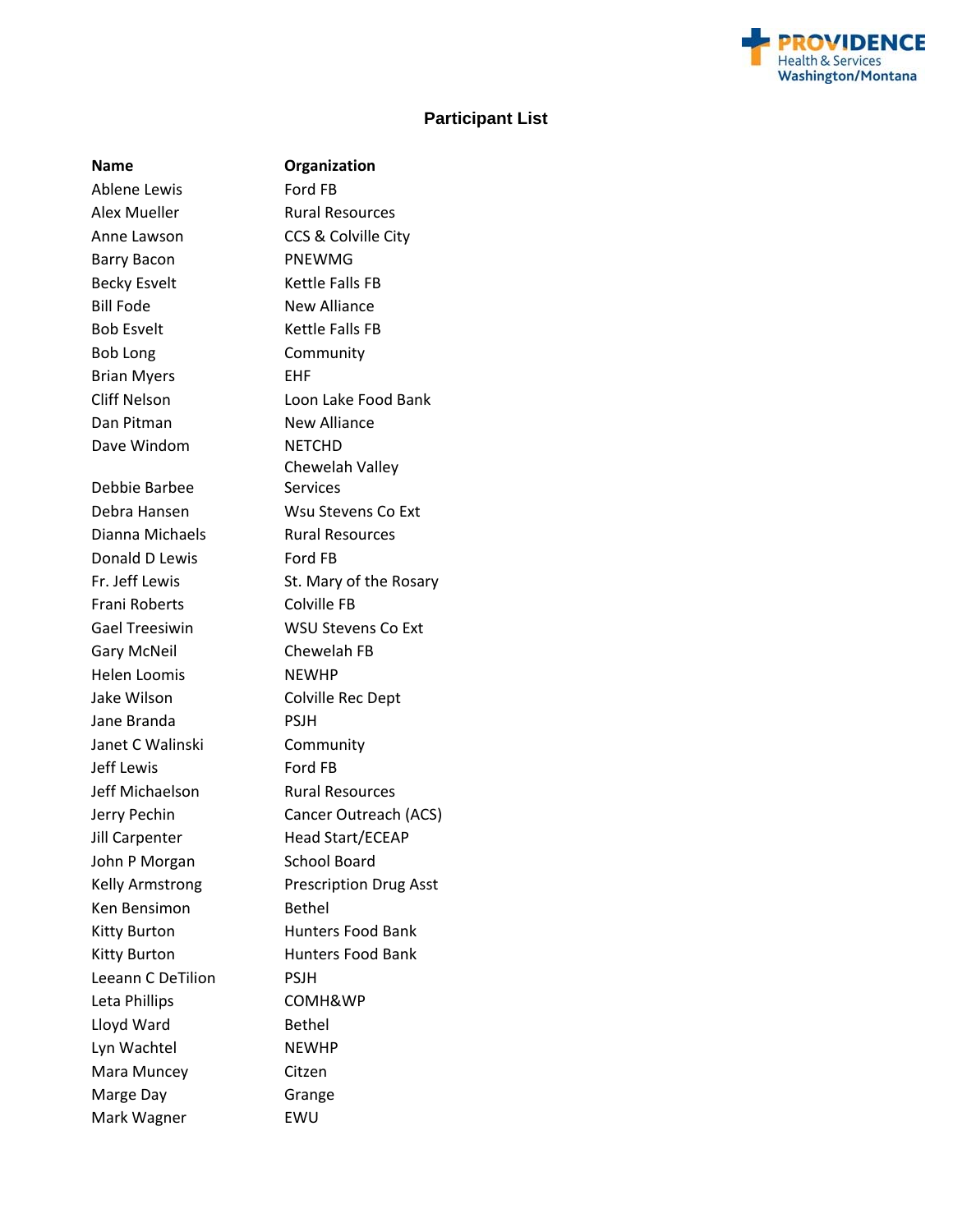| Mary Rau              | Coville I   |
|-----------------------|-------------|
| Nancy Foll            | Rural Re    |
| Nancy Kimbal          | Ford FB     |
| Peggy Mandin          | COMH8       |
| <b>Richard Walter</b> | Kettle F    |
| Roy Belgarde          | Ford FB     |
| <b>Ruth Vetsch</b>    | Ford FB     |
| Sarah Nelson          | Loon La     |
| <b>Stacey Meacham</b> | PMCH &      |
| Susan Alexander       | <b>PMCH</b> |
| Susan Durnell         | Kettle F    |
| <b>Suzie Phillips</b> | Commu       |
| Tim Goble             | Grace E     |
| <b>Tom Kaluzny</b>    | PMCH        |
| Tonya McDowell        | Rehan F     |
| Wes Harris            | Northpo     |
|                       |             |

e FB **Resources** H&WP Falls FB Lake Food Bank & PSJH Falls FB nunity Evan n Ranch port School Dist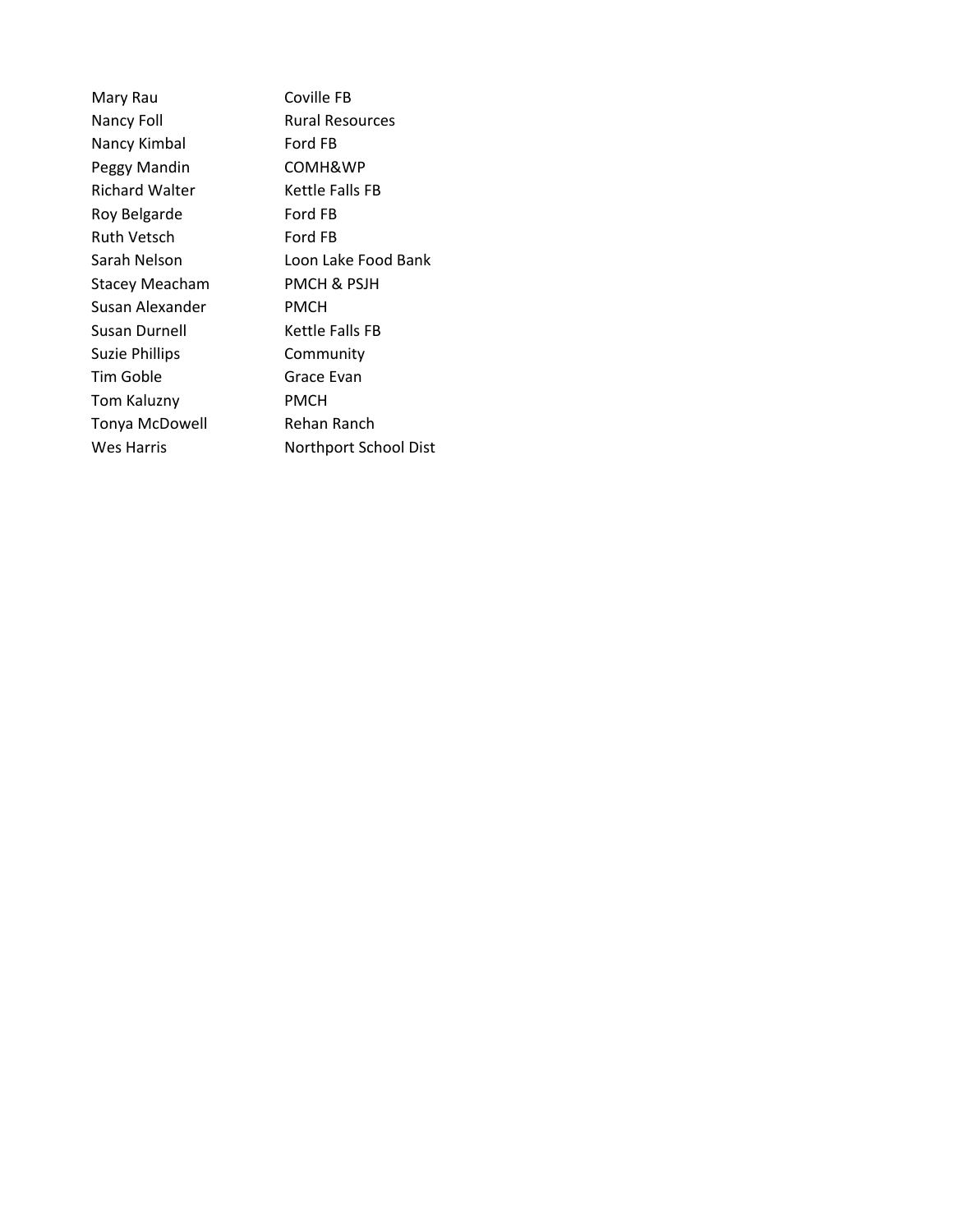# **Community Health Needs Assessment Data Summary**

**Instructions:** Use the table below to summarize the data collected during the community needs assessment for your service area/ministry. Add columns or rows as needed. The table will help identify the opportunities for providing community benefit.

| <b>Need/Issue</b>                                                                           | <b>Implications - statements</b><br>from focus groups                                                                                                                                                                                                                                                                                                                                      | <b>Existing Community</b><br><b>Resources that are</b><br><b>Addressing This</b><br><b>Need/Issue</b>                                                                                                                                                                                                                                                                                                                                                                                                                                                                                                                       | <b>Are the Resources</b><br><b>Adequate? - data</b><br>measured                                                                                                                                                                                                                                                                                   |
|---------------------------------------------------------------------------------------------|--------------------------------------------------------------------------------------------------------------------------------------------------------------------------------------------------------------------------------------------------------------------------------------------------------------------------------------------------------------------------------------------|-----------------------------------------------------------------------------------------------------------------------------------------------------------------------------------------------------------------------------------------------------------------------------------------------------------------------------------------------------------------------------------------------------------------------------------------------------------------------------------------------------------------------------------------------------------------------------------------------------------------------------|---------------------------------------------------------------------------------------------------------------------------------------------------------------------------------------------------------------------------------------------------------------------------------------------------------------------------------------------------|
| Poverty and difficult life<br>circumstances<br>-promoting health<br>behaviors               | Individual poverty leads to<br>community poverty. 9/10<br>children are in poverty. The<br>cycle of poverty is a learned<br>behavior. 63% of kids are on<br>reduced lunch program.<br>Health outcomes are linked<br>with economic realities.<br>Poverty sends people back<br>into poor life choices. Drug<br>dealing, drug use, and crime<br>are related to unemployment<br>and low income. | Food bank -<br>$\bullet$<br>immunization clinics<br>Center for Youth<br>$\bullet$<br>Prescriptions 4 Life<br>$\bullet$<br><b>Children's Summer</b><br>$\bullet$<br>Lunch Program<br>Churches/Ministerial<br>$\bullet$<br>Asso.<br>New Family Life<br>$\bullet$<br><b>Services</b><br>Colville Fun Run<br>$\bullet$<br><b>Get Fit-Colville</b><br>$\bullet$<br><b>Girl Power</b><br>$\bullet$<br>Colville Jr. Miss<br>$\bullet$<br>Kettle Falls Jr. Miss<br>$\bullet$<br><b>Graduation Night</b><br>٠<br><b>Tri-County</b><br>$\bullet$<br><b>American Cancer</b><br>Society<br><b>Warming Centers-</b><br>Chewelah/Colville | No, share of adults<br>uninsured has worsened<br>over 3-5 years and is<br>worse than the state<br>average. Children<br>immunization rates are<br>much worse than the<br>state average.                                                                                                                                                            |
| Family mental health and<br>chemical dependency<br>-Mental health<br>-Severe mental illness | Mental health is a driving<br>condition for other medical<br>problems. The average<br>death rate of the severely<br>mentally ill is 50 years or<br>less. Mental health goes<br>hand in hand with alcohol<br>and drug abuse. No local<br>access to mental health<br>services. School<br>psychologist is only available<br>to the developmentally<br>disabled students. Drug and             | New Alliance<br>$\bullet$<br>Counseling<br>Community<br>$\bullet$<br>apartments for<br>mentally ill/handicap<br>Prescriptions 4 Life<br><b>Rural Resources</b><br>٠<br><b>Regional Support</b><br><b>Network</b><br><b>Tri-County Health</b><br>$\bullet$                                                                                                                                                                                                                                                                                                                                                                   | No, the share of adults<br>with poor mental health<br>in Stevens County has<br>increased over the past<br>3-5 years and is higher<br>than the state average.<br>Male suicide rates<br>remain much worse than<br>the state average. Adult<br>binge drinking has gotten<br>worse over the past 3-5<br>years and is worse than<br>the state average. |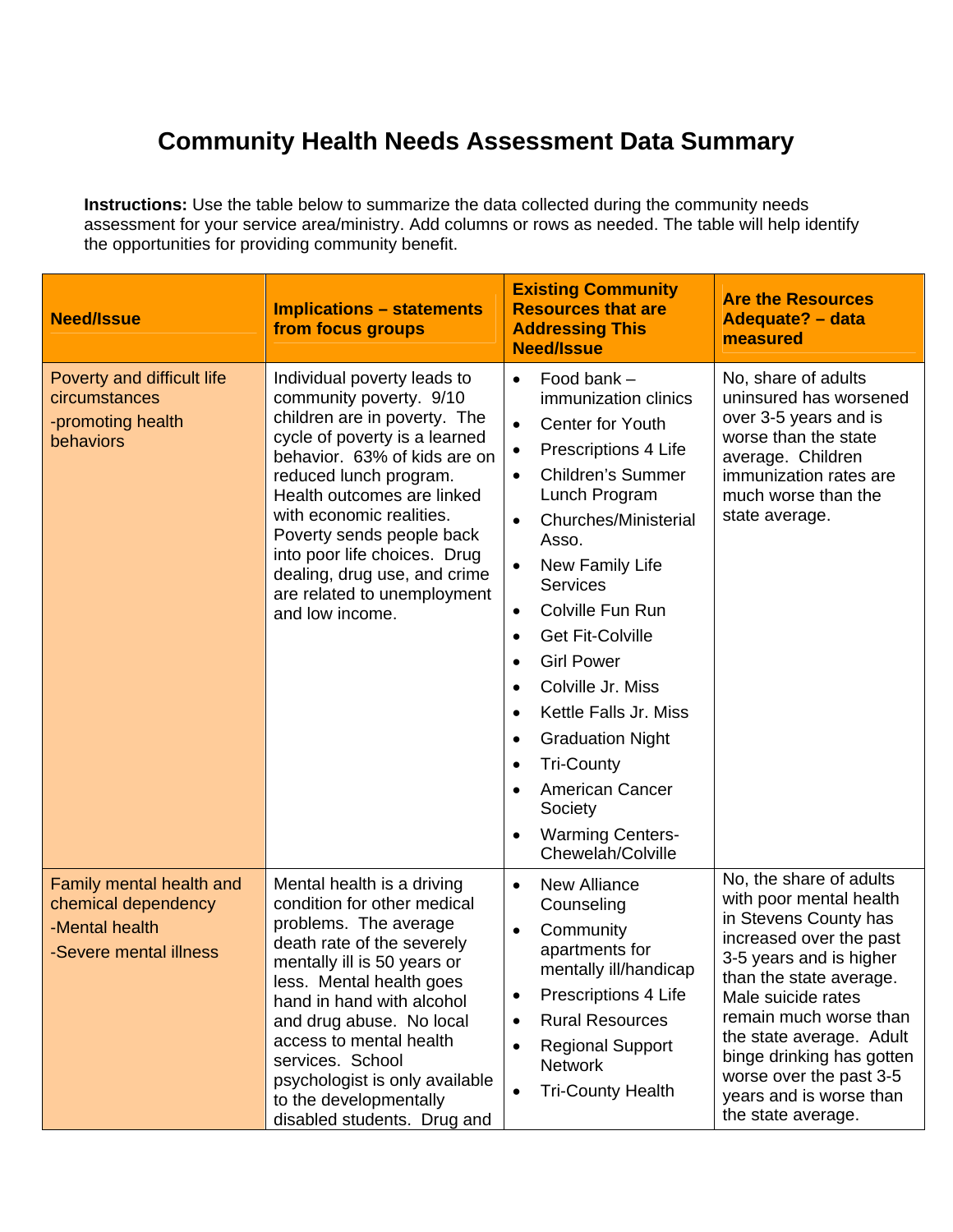|                                                                                                                  | alcohol treatment programs<br>are needed.                                                                                                                                                                                                                |                                                                                                                                                                                                                                                       |                                                                                                                                                                                                                                                                                              |
|------------------------------------------------------------------------------------------------------------------|----------------------------------------------------------------------------------------------------------------------------------------------------------------------------------------------------------------------------------------------------------|-------------------------------------------------------------------------------------------------------------------------------------------------------------------------------------------------------------------------------------------------------|----------------------------------------------------------------------------------------------------------------------------------------------------------------------------------------------------------------------------------------------------------------------------------------------|
| <b>Community outreach</b><br>coordinator focusing on<br>avenues of mentorship, job<br>training, and volunteerism | Lack of volunteer<br>engagement. Lack of pride<br>and isolation. There is a lack<br>of coordination of services.                                                                                                                                         | <b>Rural Resources</b>                                                                                                                                                                                                                                | Unknown, no direct data,<br>based on discussion at<br>the focus group in<br>Northport.                                                                                                                                                                                                       |
| Communication/networking                                                                                         | Need to communicate with<br>other support services for<br>better integration. Expand<br>the networks of supports.<br>Develop relationships that<br>can make change possible.<br>Communication gap.                                                       | Food Banks/Hunger<br>$\bullet$<br>Coalition<br><b>Rural Resources</b><br>$\bullet$<br><b>Vet Stand Down</b><br>$\bullet$<br><b>WSU Extension</b><br>$\bullet$<br><b>Services</b><br>Schools<br>$\bullet$<br>Ministerial<br>$\bullet$<br>Association   | Unknown, no direct data,<br>based on discussion at<br>the focus groups in Loon<br>Lake and Chewelah                                                                                                                                                                                          |
| Facility for the whole<br>person, resources in one<br>place                                                      | Resources needed to support<br>change, much like the Union<br>Gospel Mission in Spokane.<br>Preventative and Intervention<br>support to those attempting to<br>manage their realities.                                                                   | <b>Rural Resources</b><br>$\bullet$                                                                                                                                                                                                                   | Unknown, no direct data,<br>based on discussion at<br>the focus group in<br>Colville.                                                                                                                                                                                                        |
| Obesity/nutrition/cooking<br>education                                                                           | Eating five fruits and<br>vegetables is a problem,<br>they are too expensive.<br>Diabetic education is<br>needed. Data and own<br>experience not in alignment;<br>obesity greater than data<br>reports.                                                  | <b>Food Banks</b><br>$\bullet$<br><b>Hunger Coalition</b><br>$\bullet$<br><b>Free Meal Sites-</b><br>$\bullet$<br>Catholic, Colville<br>Community, SDA,<br>AOG, Hunters<br><b>Rural Resources-</b><br>$\bullet$<br><b>Senior Nutrition</b><br>Program | No, share of adults<br>consuming five fruits and<br>vegetables daily has<br>declined over the past 3-<br>5 years and is worse<br>than the state average.<br>The adult obesity rate<br>has improved over time<br>and is at the same level<br>as the state, which both<br>could use improving. |
| Food insecurity, nutrition,<br>education                                                                         | Funding for food banks is<br>being cut. Loss of Home<br>Economic classes in school<br>has had a negative effect.<br>There is a need for<br>education around nutrition,<br>growing food, preserving<br>food, and for parents to know<br>how to feed kids. | <b>Food Banks</b><br>$\bullet$<br><b>Head Start Preschool</b><br>$\bullet$<br>Library<br>$\bullet$<br><b>DSHS</b><br>$\bullet$<br>Tri-County-WIC,<br>$\bullet$<br><b>Farmers Market</b><br>vouchers                                                   | No, share of adults<br>consuming five fruits and<br>vegetables daily has<br>declined over the past 3-<br>5 years and is worse<br>than the state average.<br>The adult obesity rate<br>has improved over time<br>and is at the same level<br>as the state, which both<br>could use improving. |
| <b>Dental Health</b>                                                                                             | No dental care in the very<br>rural communities. Dental<br>care impacts heart disease.<br>Those over 65 are<br>vulnerable and have access<br>issues to dental health.                                                                                    | <b>Colville Dental</b><br>$\bullet$<br><b>Tri County</b><br>$\bullet$<br><b>Community Health</b><br>Fund                                                                                                                                              | No, the trend has stayed<br>the same and is at the<br>same level with the state.                                                                                                                                                                                                             |